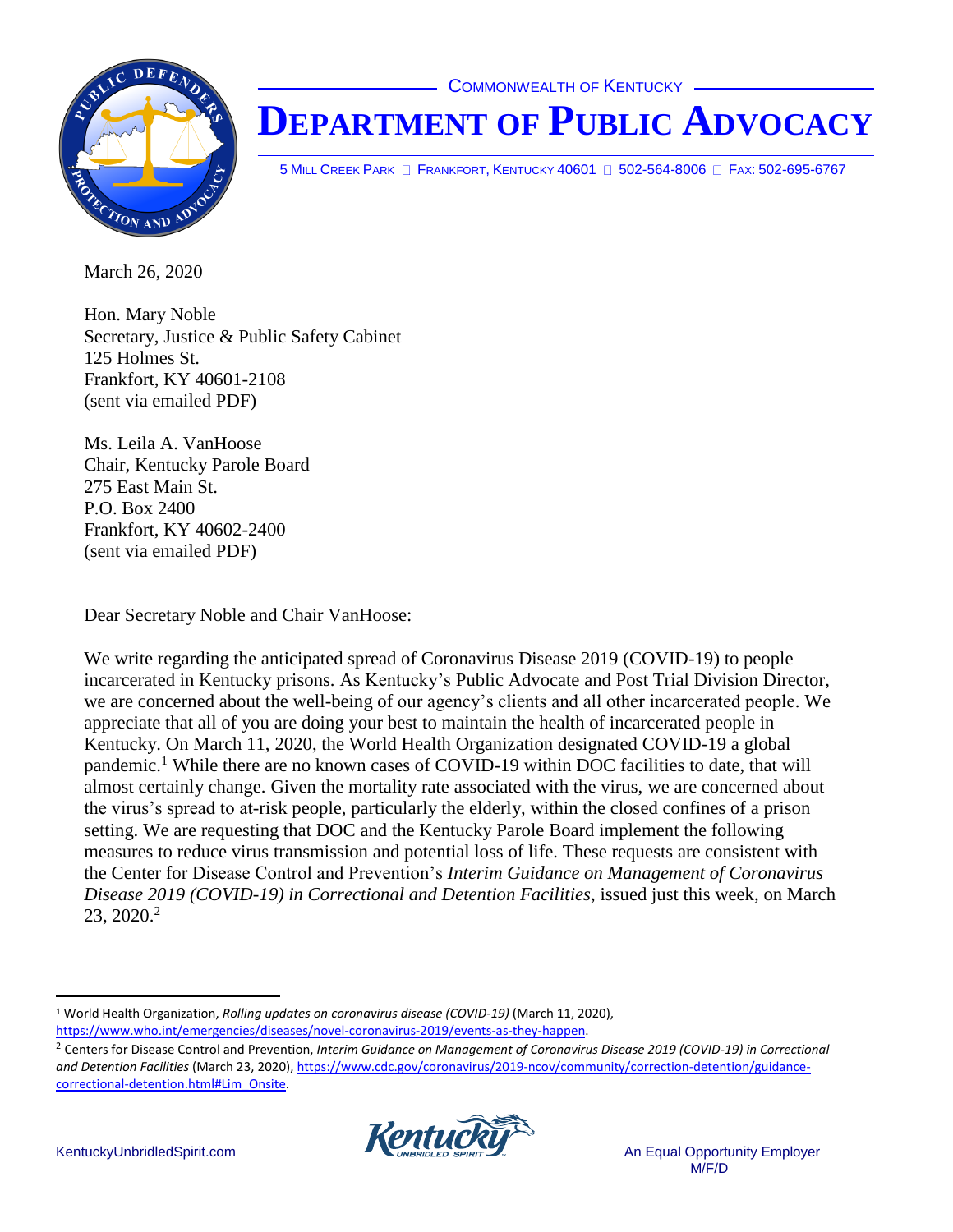Kentucky's prisons house large numbers of elderly people and people with complex medical conditions. If infected with COVID-19, these individuals are more vulnerable to becoming seriously ill and requiring intensive medical care.<sup>3</sup> If COVID-19 gains a foothold in Kentucky's prisons, there is a risk of widespread infection and death, particularly for elderly persons.<sup>4</sup> Prisons are not medical care facilities, and do not have on hand the medications and medical equipment necessary to care for those under the care of the facility. Prisons also lack adequate medical staff to meet the needs of a COVID-19 outbreak. In the event of widespread infection, there is further risk of DOC staffing shortages, scarce medical resources, and institutional disturbances, which will pose an additional health and safety concern for incarcerated people, staff, and the public at large.

We are writing to you today to request that you use your influential positions to take bold action to mitigate potential harm before it is too late. Below are specific recommendations for steps authorized under current law that could be done very quickly and significantly reduce risk.

## **Requests and Recommendations to Kentucky Parole Board: Targeted Population Reduction**

Given the serious risks posed by COVID-19, we ask the Parole Board to take immediate steps to plan for ways to reduce the prison population by some significant percentage – e.g. by 5% or  $10\%$  – if required by the circumstances of the pandemic. These measures are also supported by the public, with strong, cross-ideological support for dramatically reducing jail and prison populations to slow the spread of the coronavirus. Sixty-six percent of likely voters believe elected officials should be considering measures to reduce overcrowding in prisons and jails as a response to coronavirus.<sup>5</sup> This can be accomplished in the following ways.

- 1. **Release of Medically At-Risk Individuals.** This Board has authority to release those who qualify for medical parole due to a terminal illness under KRS 439.3405, or who qualify for medical parole due to significant medical impairment under the 2018 Budget Bill (2018 HB 200, Section H.5.c.(3)). The Board should expedite this process by automatically paroling anybody who the Department of Corrections certifies meets the criterion for release under either provision. These inmates are consuming a disproportionate amount of DOC's medical resources, which are likely to be needed elsewhere before the end of this crisis to ensure that an automated or largely automated release process will not create a risk to public safety.
- 2. **Targeted Population Reduction.** For most non-violent offenders, the minimum parole eligibility and qualifications for release are set by the Board through its regulations. See KRS 439.340(3)(b). We respectfully suggest that the Board can reduce the prison population today under existing law by amending its eligibility policy on an emergency basis to allow for immediate parole consideration for the following groups:

<sup>5</sup> *Fighting the Coronavirus with Decarceration: Policies & Polling*, Data for Progress (March 2020), [http://filesforprogress.org/memos/fighting-coronavirus-with-decarceration.pdf.](http://filesforprogress.org/memos/fighting-coronavirus-with-decarceration.pdf)



 $\overline{a}$ <sup>3</sup> Centers for Disease Control and Prevention, *Coronavirus Disease 19 (COVID-19): People at Higher Risk* (March 10, 2020), [https://www.cdc.gov/coronavirus/2019-ncov/specific-groups/high-risk-complications.html.](https://www.cdc.gov/coronavirus/2019-ncov/specific-groups/high-risk-complications.html)

<sup>4</sup> Jack Healy, Matt Richtel, Mike Baker, *Nursing Homes Becoming Islands of Isolation Amid 'Shocking' Mortality Rate* (March 10, 2020) (noting high death rates in environments with large groups of elderly people), [https://www.nytimes.com/2020/03/10/us/coronavirus](https://www.nytimes.com/2020/03/10/us/coronavirus-nursing-homes-washington-seattle.html)[nursing-homes-washington-seattle.html.](https://www.nytimes.com/2020/03/10/us/coronavirus-nursing-homes-washington-seattle.html)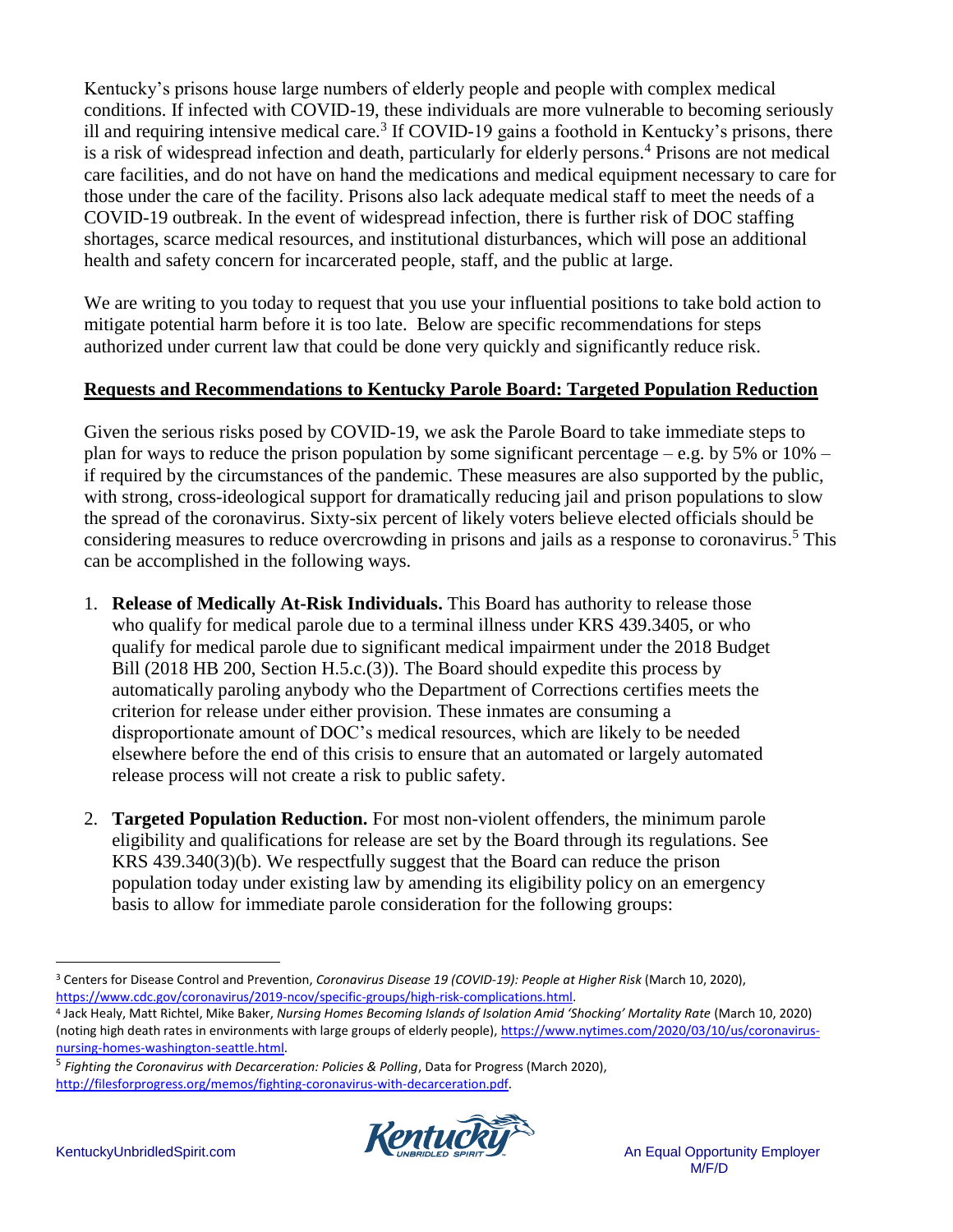- a. Those inmates certified by Corrections to be at **high-risk of significant complications** upon COVID-19 infection under CDC guidelines.
- b. All **non-violent Class D and Class C offenders** who are housed in county jails. The risk of spreading infection in jails is especially severe in light of the chronic overcrowding in Kentucky jails. Jails will not have the capacity to contain the spread of infection and jails are not equipped to handle the medical crisis that would ensue when trying to address COVID-19 within the jail.<sup>6</sup> Jails are also at greater risk of infection because people are constantly being booked and released, potentially exposing other inmates and staff to COVID-19. The Board made a similar change at the request of DOC to manage prison overcrowding several years ago, allowing the inmates to be immediately released upon a grant of parole, rather than having to wait two months. This change would merely allow those who are most at risk, or who are placed in locations where their presence creates extreme vulnerability both to inmates and staff, to be seen by the Board, and released if appropriate. The public supports releasing especially at-risk populations. Fifty-eight percent (58%) of voters support releasing incarcerated people who are elderly; while fifty-three percent (53%) support releasing those whom the Center for Disease Control and Prevention (CDC) has classified as vulnerable, including those with asthma, cancer, heart disease, lung disease, and diabetes.<sup>7</sup>
- c. Release **all persons within 180-days** of their anticipated release date. It is unknown how long Kentucky will be under the threat of coronavirus infection, illness, and death. If a detention center or prison were to become infected with the virus, the Health Department may be forced to place the facility on "lock-down," not allowing people to be processed in, or out, of the facility. Were a lock-down to occur during a time when inmates would otherwise be eligible for release, and they were to then become ill or die, it would not only offend the values of our justice system, it could also result in unknown liability to the state and counties. Fifty-six percent (56%) of voters support releasing people who are within six months of completing their sentence in order to reduce the risk of transmitting the coronavirus within jails and prisons.<sup>8</sup>
- 3. **Automatic Release of Non-Violent Low Risk Offenders:** According to the Board's data, low-risk offenders predictably have the lowest rates of recidivism. At a time when the resources of the Parole Board and the Department of Corrections are stretched thin, the Board should consider automating release for low-risk offenders.
- 4. **Suspend Technical Violation Revocations of Parole.** We believe the Parole Board should suspend the use of incarceration for technical parole violations (e.g. nonpayment of fines, reporting violations), except where necessary in individualized instances to protect public safety. Cases where revocation is sought primarily based on the failure to

<sup>8</sup> *Fighting the Coronavirus with Decarceration: Policies & Polling*, Data for Progress (March 2020), [http://filesforprogress.org/memos/fighting-coronavirus-with-decarceration.pdf.](http://filesforprogress.org/memos/fighting-coronavirus-with-decarceration.pdf)



<sup>6</sup> Danielle Ivory, *'We Are Not a Hospital': A Prison Braces for the Coronavirus* (March 17, 2020) [https://www.nytimes.com/2020/03/17/us/coronavirus-prisons-jails.html.](https://www.nytimes.com/2020/03/17/us/coronavirus-prisons-jails.html)

<sup>7</sup> *Fighting the Coronavirus with Decarceration: Policies & Polling*, Data for Progress (March 2020), [http://filesforprogress.org/memos/fighting-coronavirus-with-decarceration.pdf.](http://filesforprogress.org/memos/fighting-coronavirus-with-decarceration.pdf)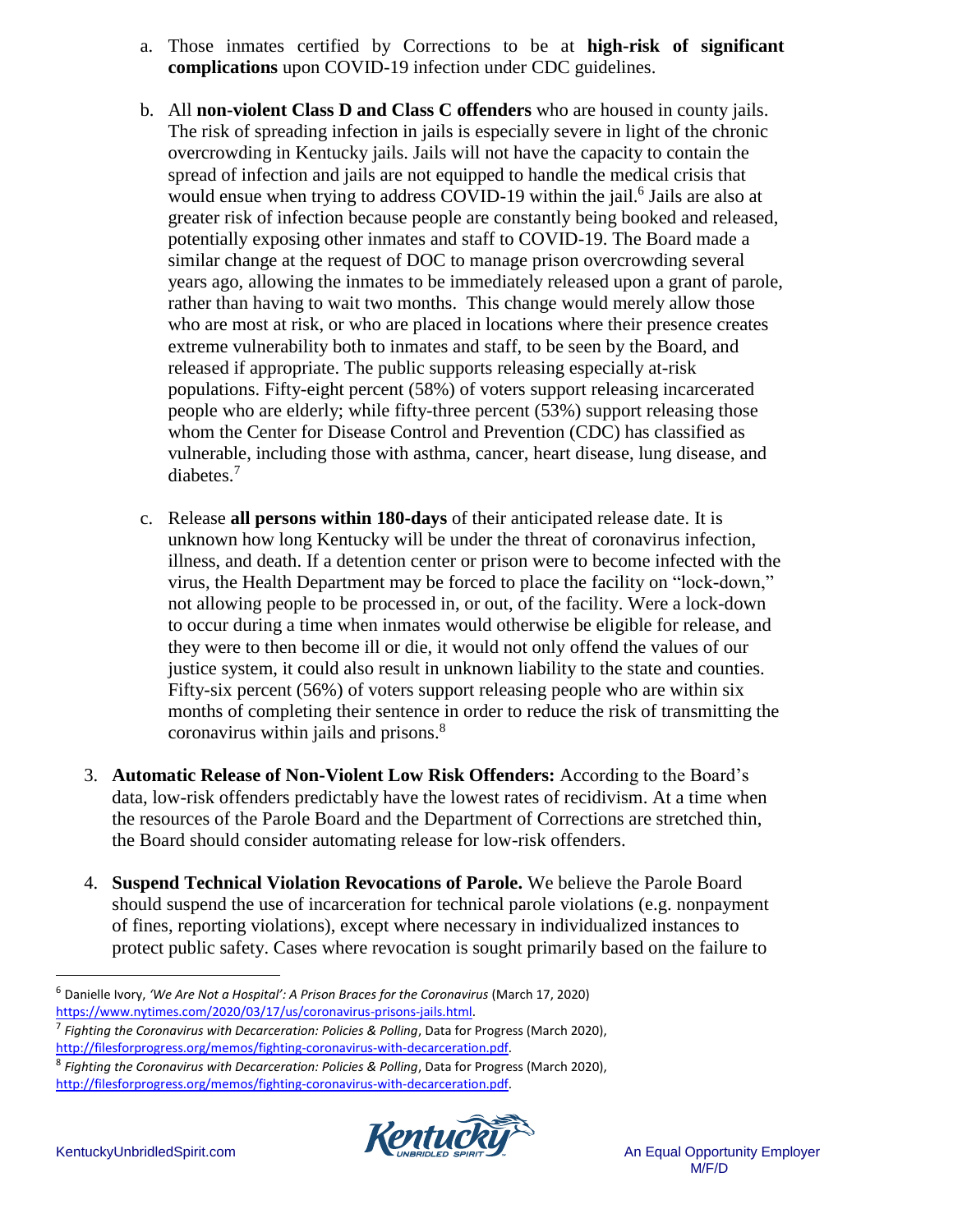complete a program should immediately be offered a parole continuation sanction under KRS 439.3401(2). A reduction in the number of people going into the prison system on technical violations will better enable staff to spend their time supervising only those people who need to be in custody during the pandemic.<sup>9</sup>

The safety of corrections officers and other personnel can only be ensured with a reduced prison population. The special vulnerability of prisons and jails to infectious disease, and particularly COVID-19 is readily apparent from the Coronavirus outbreak in China. Coronavirus suddenly "exploded" in China's prison, with reports of more than 500 cases spreading across five facilities in three provinces.<sup>10</sup> As of February 25, 2020, there were 555 confirmed infections in five prisons of three provinces — Hubei, Shandong, and Zhejiang.<sup>11</sup> In addition, other U.S. states which experienced earlier contact with the virus have already begun to confront the contribution of jails to the spread of the disease both within and without the jail.<sup>12</sup> Additional data compiled by the Prison Policy Initiative demonstrates the risk that jail contamination poses to the community at large due to post-infection release of contaminated inmates.<sup>13</sup> Action taken now to release incarcerated persons will help to curtail this risk. Additionally, the alarming riots in Italy highlight the risk posed to DOC employees when prison populations exceed numbers intended for the facilities during this uncertain time.<sup>14</sup>

These requests are not without precedent across the U.S. and abroad at this time. Iran temporarily released at least 70,000 individuals from its prisons<sup>15</sup>, and Italy is facing prison riots over lockdown conditions and overcrowding that have led to at least 50 escapes and six deaths.<sup>16</sup> New York City, which has confirmed COVID-19 cases among its population and staff, including the death of one staff member, is identifying individuals for release, including those arrested for minor crimes and those most vulnerable to infection due to underlying health problems.<sup>17</sup> Additionally, Los Angeles County, with a jail population similar in size to Kentucky's prison population, has reduced its number by 600 in the past two weeks, and Cuyahoga County, OH, has reduced its inmate population by hundreds. These actions reflect a recognition across the country and around the world that it is necessary to reduce the population of incarcerated people to stem the rise of infection and to prevent collateral catastrophic consequences.

Kentucky faces a particularly critical risk, with over 24,000 people incarcerated in DOC facilities, representing the 10<sup>th</sup> highest per capita incarceration rate in the country. Without a doubt, COVID-19 threatens amplified pressure to our already strained system.

<sup>10</sup> Claudia Lauer and Colleen Long, *US Prisons, Jails on Alert for Spread of Coronavirus*, NBC News (March 7, 2020), [https://www.nbcwashington.com/news/coronavirus/us-prisons-jails-spread-of-](https://www.nbcwashington.com/news/coronavirus/us-prisons-jails-spread-of-coronavirus/2233762/?_osource=db_npd_nbc_wrc_twt_shr)

<sup>17</sup> BBC News, *US Jails Begin Releasing Prisoners to Stem Covid-19 Infections* (March 19, 2020)[, https://www.bbc.com/news/world-us](https://www.bbc.com/news/world-us-canada-51947802)[canada-51947802.](https://www.bbc.com/news/world-us-canada-51947802) 



<sup>9</sup> Centers for Disease Control and Prevention, *Coronavirus Disease 19 (COVID-19): People at Higher Risk* (March 10, 2020), [https://www.cdc.gov/coronavirus/2019-ncov/specific-groups/high-risk-complications.html.](https://www.cdc.gov/coronavirus/2019-ncov/specific-groups/high-risk-complications.html)

[coronavirus/2233762/?\\_osource=db\\_npd\\_nbc\\_wrc\\_twt\\_shr.](https://www.nbcwashington.com/news/coronavirus/us-prisons-jails-spread-of-coronavirus/2233762/?_osource=db_npd_nbc_wrc_twt_shr)

<sup>11</sup> Zi Yang, *Cracks in the Chinese System: COVID-19 in Chinese Prisons*, The Diplomat (March 9, 2020),

[https://thediplomat.com/2020/03/cracks-in-the-system-covid-19-in-chinese-prisons/.](https://thediplomat.com/2020/03/cracks-in-the-system-covid-19-in-chinese-prisons/) <sup>12</sup> Nicole Wetsman, *Prisons and Jails are Vulnerable to COVID-19 Outbreaks*, The Verge (March 7, 2020),

[https://www.theverge.com/2020/3/7/21167807/coronavirus-prison-jail-health-outbreak-covid-19-flu-soap;](https://www.theverge.com/2020/3/7/21167807/coronavirus-prison-jail-health-outbreak-covid-19-flu-soap) Jason Pohl, *California Jails, Prisons on Alert for Coronavirus, Fear It Will 'Spread Like Wildfire'*, The Sacramento Bee (March 6, 2020),

[https://www.sacbee.com/news/california/article240962761.html.](https://www.sacbee.com/news/california/article240962761.html)

<sup>13</sup> Peter Wagner and Emily Widra, *No Need to Wait for Pandemics: The Public Health Case for Criminal Justice Reform*, Prison Policy Initiative (March 6, 2020)[, https://www.prisonpolicy.org/blog/2020/03/06/pandemic/.](https://www.prisonpolicy.org/blog/2020/03/06/pandemic/) 

<sup>14</sup> Reuters, *Death Toll Rises from Italy's Coronavirus Prison Riots* (March 10, 2020)[, https://www.reuters.com/article/us-health](https://www.reuters.com/article/us-health-coronavirus-italy-prisons/death-toll-rises-from-italys-coronavirus-prison-riots-idUSKBN20X2DG)[coronavirus-italy-prisons/death-toll-rises-from-italys-coronavirus-prison-riots-idUSKBN20X2DG.](https://www.reuters.com/article/us-health-coronavirus-italy-prisons/death-toll-rises-from-italys-coronavirus-prison-riots-idUSKBN20X2DG)

<sup>15</sup> Reuters, *Iran Temporarily Releases 70,000 Prisoners as Coronavirus Cases Surge* (March 9, 2020)[, https://www.reuters.com/article/us](https://www.reuters.com/article/us-health-coronavirus-iran/iran-temporarily-releases-70000-prisoners-as-coronavirus-cases-surge-idUSKBN20W1E5)[health-coronavirus-iran/iran-temporarily-releases-70000-prisoners-as-coronavirus-cases-surge-idUSKBN20W1E5.](https://www.reuters.com/article/us-health-coronavirus-iran/iran-temporarily-releases-70000-prisoners-as-coronavirus-cases-surge-idUSKBN20W1E5)

<sup>16</sup> Nicole Winfield, *Prison Riots Hit Italy Amid Virus; 6 Die in Overdose*, ABC News (March 9, 2020),

[https://abcnews.go.com/Health/wireStory/italian-inmates-die-protest-virus-measures-69482325.](https://abcnews.go.com/Health/wireStory/italian-inmates-die-protest-virus-measures-69482325)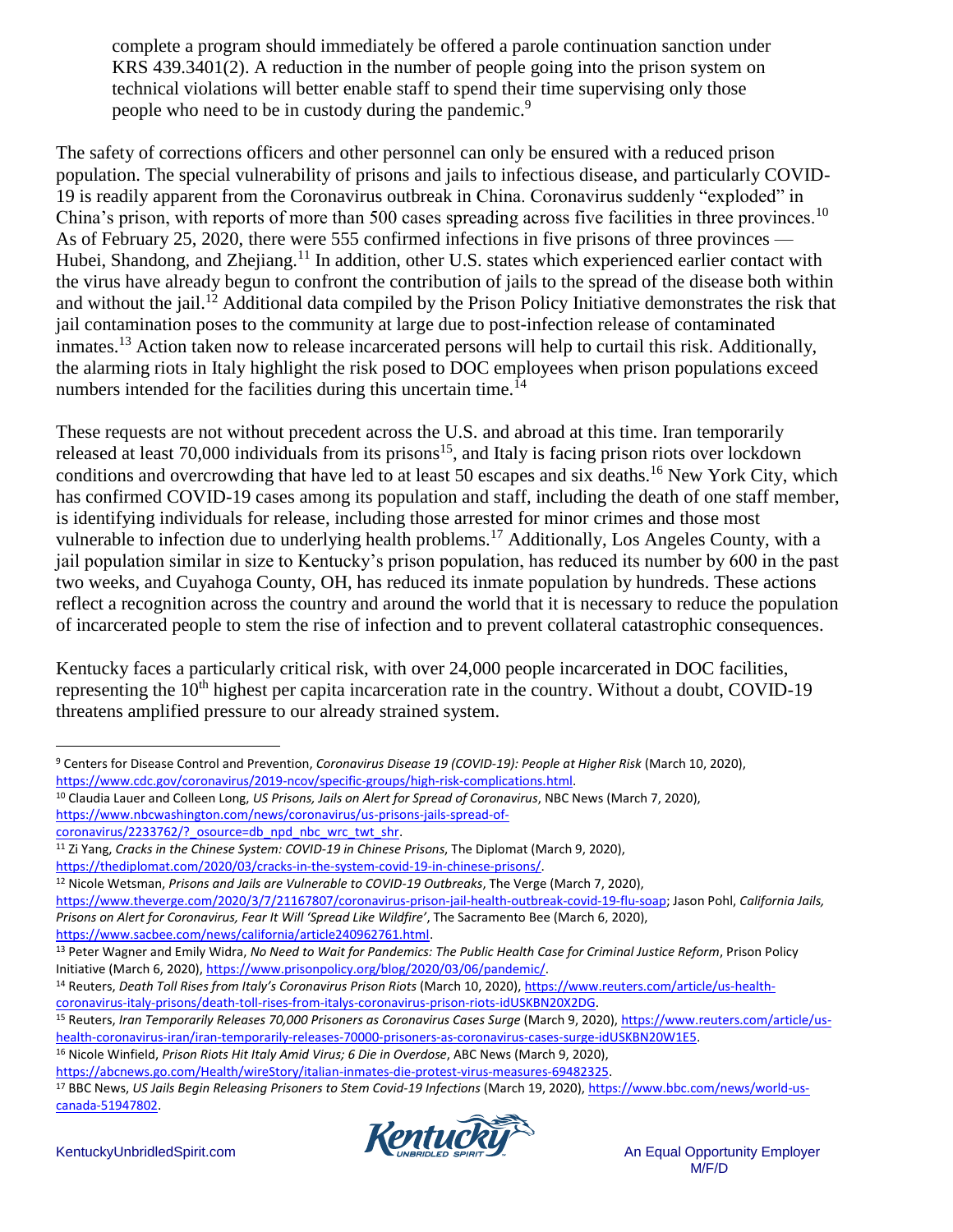## **Requests and Recommendations to Kentucky Department of Corrections: Health and Safety in Correctional Facilities:**

- 1. **Limit the use of parole revocation in cases involving technical violations.** CPP 27-15-03 was designed to encourage the use of graduated sanctions. Unfortunately, it allowed two significant gaps. First, "absconding", which the regulation does not define, is a ground to seek return to the releasing authority. The lack of definition has resulted in cases being characterize as "absconding" for a mere failure to report. This can be addressed by defining "absconding" to require either direct evidence of an intent to evade supervision (such a statement by the offender) or a failure to respond to attempts at contact over an extended period. The second issue is that the graduated sanctions may be bypassed with supervisor approval. DOC may direct that supervisors are not to approve deviation from the graduated sanctions matrix without a serious threat to public safety.
- 2. **Identify the medically at-risk population:** Based on a conversation with Acting Commissioner Randy White, we believe this may be underway and it is an important step. As this issue moves forward, the courts, paroling authorities and others need to be reliably informed about the extent of the at risk population within DOC. This will enable action by courts and the Parole Board to help mitigate the risk.
- 3. **Reduce the population in local jails:** As noted above, inmates at local jails are the most at risk. Most local jails have no capacity to isolate an infected inmate, as recommended by the CDC, and are required to take anybody arrested within the county or jurisdiction they cover, putting them at high risk for eventual exposure. In addition to those who are placed in local jails under the Department of Corrections' discretionary authority, the department is authorized to transfer inmates out of C or D facilities when desired by the jailer under KRS 532.100(5). Whenever possible, the Department of Corrections should exercise that authority liberally to reduce the population of inmates in local facilities.
- 4. **Comply with CDC, Kentucky Department of Public Health, and National Commission on Correctional Health Care (NCCHC) Guidelines.** We urge the Department of Corrections to be in regular contact with experts at the CDC, Department of Public Health, and National Commission on Correctional Health Care (NCCHC). In particular, we ask DOC to follow guidelines by the CDC in its *Interim Guidance on Management of Coronavirus Disease 2019 (COVID-19) in Correctional and Detention Facilities*, issued on March 23, 2020, as well as those issued by NCCHC and its partners at Emory University, accessible here: https://www.ncchc.org/blog/covid-19.<sup>18</sup>
- 5. **Ensure Access to Soap, Tissue, Cleaning/Sanitizing Products, and Clean Laundry.** People in prison should be given increased supplies of soap, tissue (or toilet paper), and cleaning/sanitizing products. Additional steps should be taken to ensure that people have clean laundry on a regular basis. Cleaning and sanitizing products should be provided and available at no cost to incarcerated people.

<sup>18</sup> Centers for Disease Control and Prevention, *Interim Guidance on Management of Coronavirus Disease 2019 (COVID-19) in Correctional and Detention Facilities* (March 23, 2020), [https://www.cdc.gov/coronavirus/2019-ncov/community/correction-detention/guidance](https://www.cdc.gov/coronavirus/2019-ncov/community/correction-detention/guidance-correctional-detention.html#Lim_Onsite)[correctional-detention.html#Lim\\_Onsite.](https://www.cdc.gov/coronavirus/2019-ncov/community/correction-detention/guidance-correctional-detention.html#Lim_Onsite)

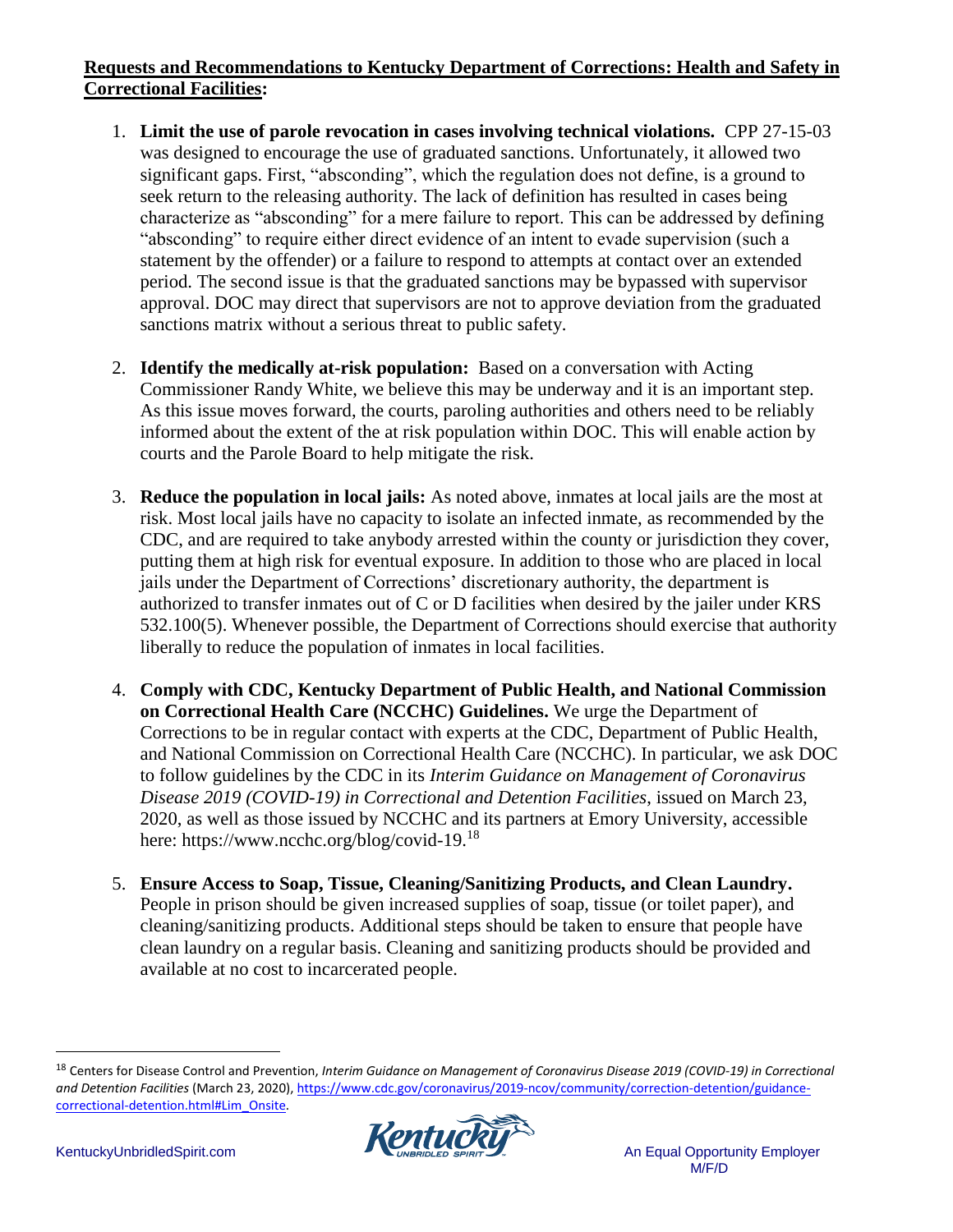- 6. **Ensure Transparency in Communications with Family Members and the Public.** Policies adopted in response to COVID-19 should be transparent and clearly communicated to the public and to people in prison. This includes providing regular updates, via press releases and on the DOC website, about the spread of the virus and the measures being taken to address it. Prison officials should have a plan to address an anticipated increase in the number of calls from family members seeking information.
- 7. **Implement Medical Quarantine Where Appropriate.** In consultation with experts at the CDC and/or the Department of Public Health, prison medical providers should develop a medical quarantine plan for people who have been exposed to COVID-19. This plan should consider how to isolate people with the virus; how long to quarantine those who are exposed; what personal protective equipment is needed, and for whom; and when isolation can safely be lifted. Any plans for quarantine should be non-punitive, and limited in scope and duration based on the best science available.
- 8. **Take Steps to Mitigate Effects of Medical Quarantine.** Periods of medical quarantine may be stressful for both incarcerated people and staff. We urge DOC to ensure that those who are quarantined have positive ways to spend time, including reading materials, tablet access, electronic programming, crossword puzzles, and the like.<sup>19</sup> Access to time on the prison yard is particularly important. These measures will help to keep tensions and anxiety levels down and support good mental health.
- 9. **Ensure that Incarcerated People Can Meaningfully Contribute to their Legal Case.** People who are in prison should continue to have access to regular communication with their legal team, and access to court proceedings.
- 10. **Implement Emergency Staffing Plan.** DOC and its medical providers should develop and continually update a plan to reinforce staffing and provide for effective care in the event of a mass outbreak at facilities where vulnerable populations are housed. If not already in place, DOC should implement paid sick leave to encourage staff members not to come to work if they are ill.
- 11. **Create a Plan for Transfers of People Whose Care Cannot Be Safely Managed in Prison.** I urge DOC and its medical providers to plan for how they will accommodate a possible need to transfer a large number of people to hospitals, ASMP, or elsewhere, for advanced levels of care.

We appreciate the Department of Corrections' concern with the well-being of the incarcerated individuals in its care. In addition to mitigating risks to the population and staff, implementing the recommendations herein will also help the Department avoid potential liability. Failure to take reasonable steps to reduce hazards

Because this matter is of the utmost importance to our clients and their loved ones, we are sharing this letter publicly. We appreciate the steps that your agencies are taking to respond to COVID-19.

<sup>19</sup> Anne C. Spaulding, MD MPH, *Coronavirus COVID-19 and the Correctional Facility*, Emory Center for the Health of Incarcerated Persons (March 9, 2020), https://www.ncchc.org/filebin/news/COVID\_for\_CF.\_HCW\_3.9.20.pdf.